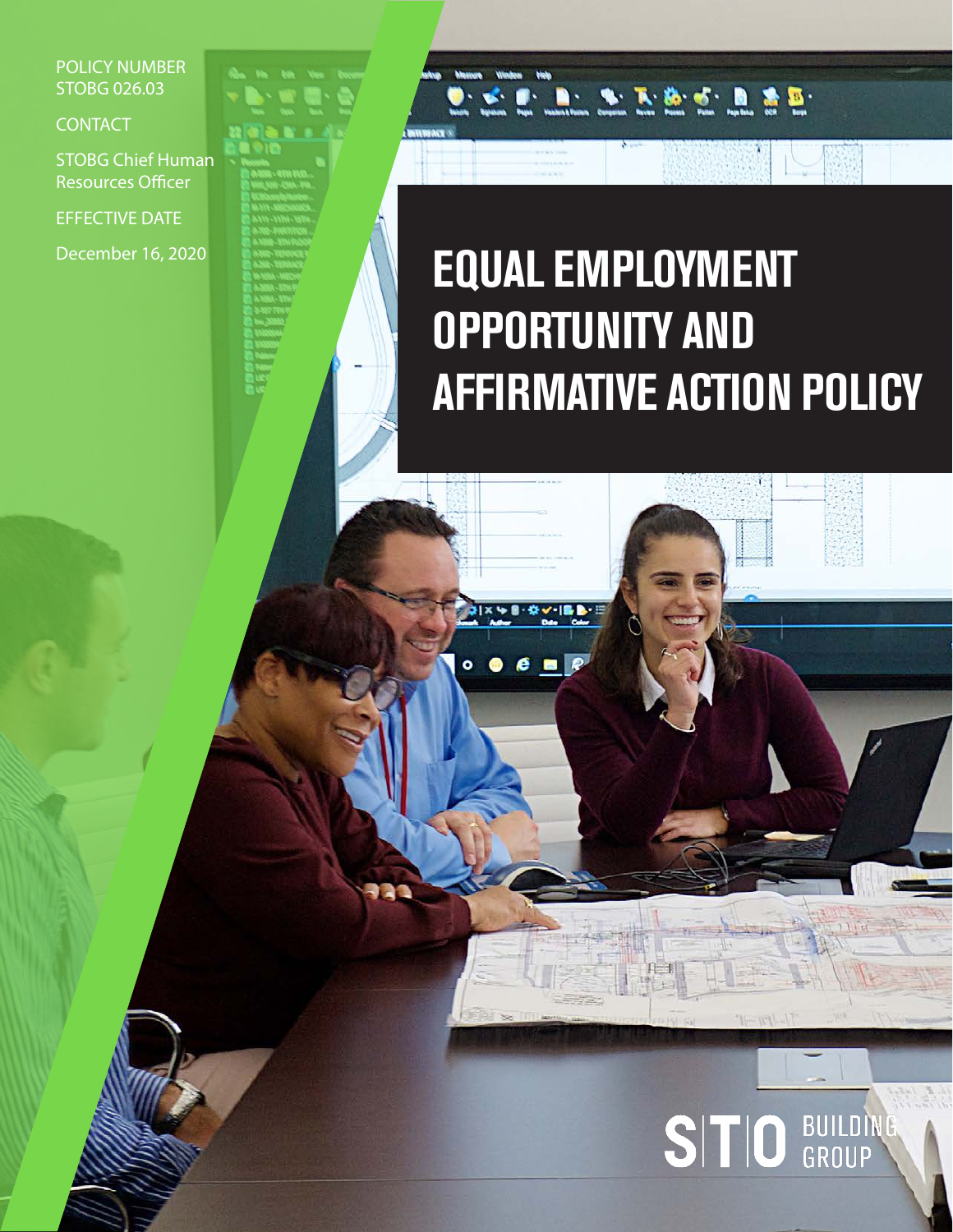# EQUAL EMPLOYMENT OPPORTUNITY AND AFFIRMATIVE ACTION POLICY

STO BUILDING GROUP STOBG 026.03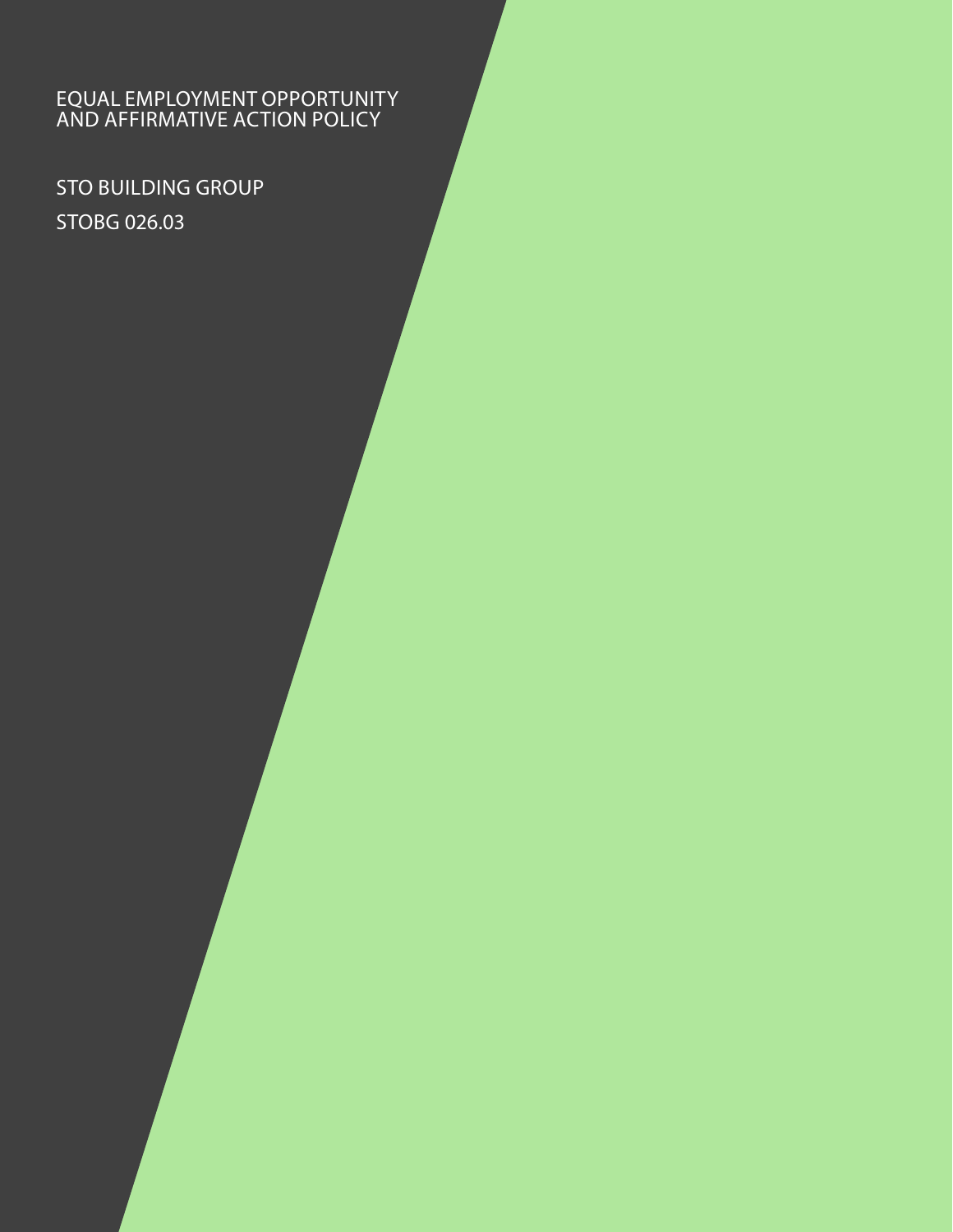# **STO BUILDING GROUP ("STOBG"), AS PART OF ITS COMMITMENT TO EQUAL EMPLOYMENT OPPORTUNITY, ADHERES TO ALL FEDERAL, STATE, AND LOCAL LAWS WITH RESPECT TO EQUAL EMPLOYMENT OPPORTUNITY.**

STOBG's policy is to afford equal employment opportunity to qualified individuals regardless of affectional preference, age, alienation or citizenship status, ancestry, color, domestic partnership or civil union status, gender identity and/or expression, gender, genetic information, marital or partnership status, medical condition, mental or physical disability or handicap, national origin, pregnancy (including pregnancy, childbirth, and medical conditions related to pregnancy, childbirth, or breastfeeding), race, religion or creed, sex, sex stereotyping (including assumptions about a person's appearance or behavior, gender roles, gender expression, or gender identity), sexual orientation, status as a victim of domestic violence/stalking/sex offenses, unemployment status, veteran or active military service member status, or any other characteristic protected by federal, state, or local law ("Protected Characteristics"). We interpret these Protected Characteristics broadly to include both the actual status and also any perceptions and assumptions made regarding these statuses. STOBG further adheres to the specific protections against discrimination and retaliation under federal law to applicants and employees of STOBG. *See EEO is the Law, Supplement to EEO is the Law, and Pay Transparency Nondiscrimination Provision.* 

This Equal Employment Opportunity and Affirmative Action Policy ("Policy") encompasses all aspects of the employment relationship, including applications, application of services, benefits, compensation, demotion, discipline, downgrading, employee benefit plans, hiring, initial employment, layoff, performance evaluations, policies wage/salary administration, promotion and transfer, reassignments, recreation programs, recruitment, rehires, retirement, termination of employment, training and apprenticeship, upgrading, seniority, and other terms and conditions of employment as provided by law. STOBG ensures that employment decisions are based only on valid job requirements.

STOBG has established affirmative action programs under Executive Order 11246 ("EO 11246"), Section 503 of the Rehabilitation Act of 1973 ("Section 503"), and the Vietnam Era Veterans' Readjustment Assistance Act of 1974 ("VEVRAA"). STOBG engages in affirmative action measures to ensure that qualified applicants are employed, and that employees are treated during employment, without regard to their race, color, religion, sex, sexual orientation, gender identity, national origin, disability or protected veteran status.

STOBG encourages and considers requests for reasonable accommodations from any applicant or employee with a physical or mental disability barring undue hardship. A determination of any request for reasonable accommodation will be made on a case-by-case basis. STOBG employs and advances qualified individuals with disability at all levels of employment, including the executive level.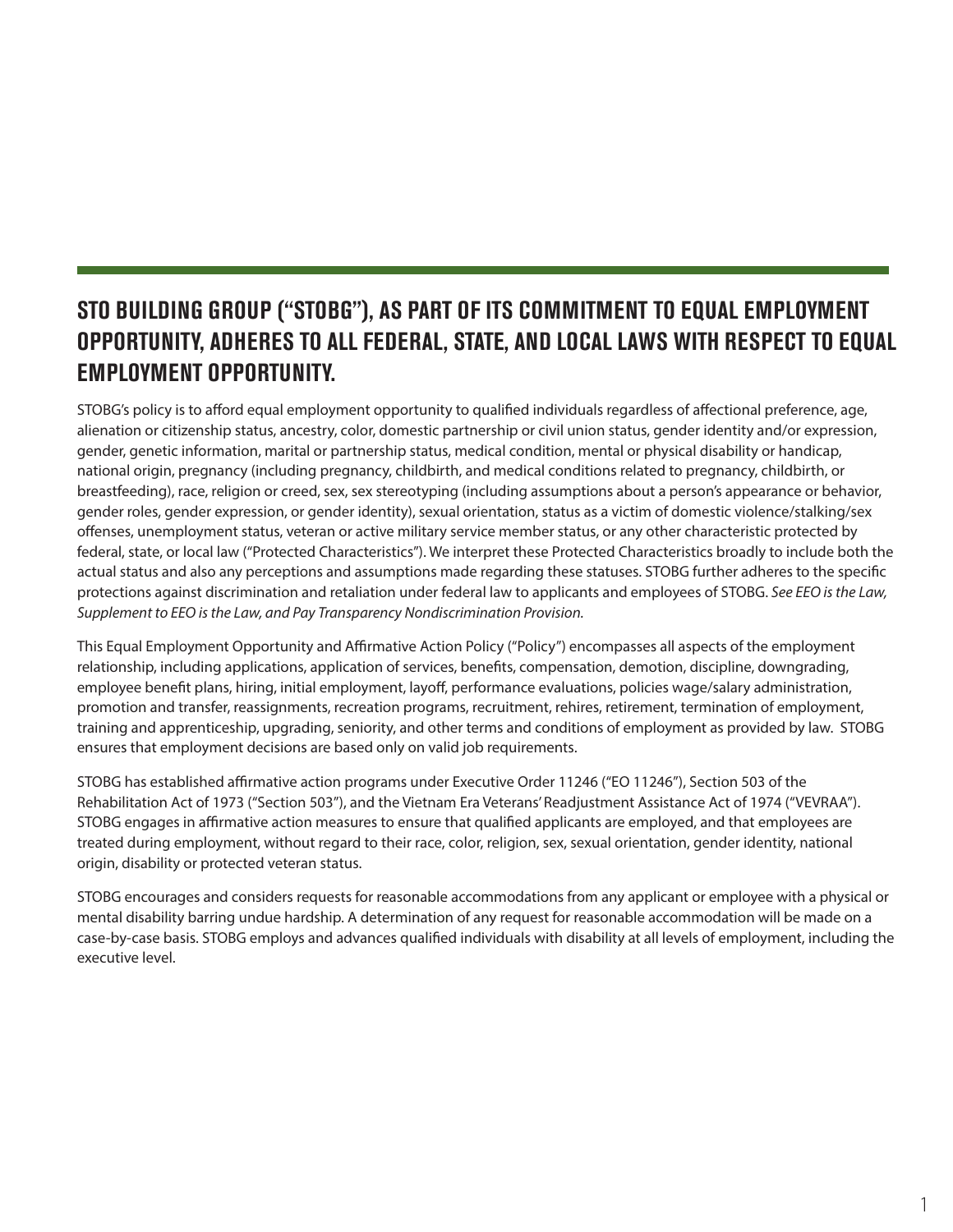# **STOBG's Chief Executive Officer reaffirms support for this Policy and delegates overall responsibility for the implementation of the affirmative action activities to the Chief Human Resources Officer, who is responsible for administering STOBG's equal employment opportunity program as follows:**

- Develop policy statements, equal employment programs, internal and external communication techniques, and programs;
- Assist in the identification of problem areas;
- Assist management in arriving at a solution to problems;
- Design and implement audit and reporting systems that will:
	- o measure effectiveness of this Policy and implementing programs including supervisors and managers' adherence to the Policy;
	- o indicate the need for remedial action;
	- o determine the degree to which the equal employment objectives have been met;
- Serve as liaison between the company and enforcement agencies;
- Serve as liaison between the company and minority organizations, women's organizations, advocate organizations for other protected groups and community action groups concerned with equal employment opportunity; and
- Ensure adherence to this Policy by periodically submitting reports to senior management on supervisory personnel that will include ratings on their office's equal employment opportunity progress according to STOBG's corporate principles.

Employees and applicants for employment will not be subjected to harassment, intimidation, threats, coercion or discrimination because they have engaged or may engage in (1) filing a complaint, (2) opposing any act or practice made unlawful by, or exercising any other right protected by, any federal, state, or local law requiring equal opportunity, including Section 503, the affirmative action provisions of VEVRAA, and EO 11246, or (3) assisting or participating in any investigation, compliance evaluation, hearing, or any other activity related to the administration of any federal, state, or local law requiring equal opportunity, including Section 503, the affirmative action provisions of VEVRAA, and EO 11246.

# **WHAT TO DO IF YOU BELIEVE DISCRIMINATION HAS OCCURRED AND PROTECTION FROM RETALIATION**

If you feel that you have been treated unfairly in any aspect of your application, candidacy, or employment, we want to assure you that you have an opportunity to present your concerns. The equal employment opportunity officer ("EEO Officer") for STOBG is the Chief Human Resources Officer, who can be reached at HR@structuretone.com. The EEO Officer will make special efforts to ensure that all supervisory personnel understand and effectively implement this Policy. Supervisory employees will be evaluated on their adherence and commitment to this Policy.

A form for submitting a written complaint of harassment (including sexual harassment), discrimination, or retaliation is attached to this Policy and available on our intranet page, and all employees are encouraged to use this complaint form. Employees who are making a report on behalf of other employees are encouraged to use the complaint form and note that it is being submitted on another employee's behalf. STOBG strongly encourages employees to use this internal complaint procedure as a starting point so that the company can promptly address conduct. The complaint form should be submitted to your manager or Human Resources representative.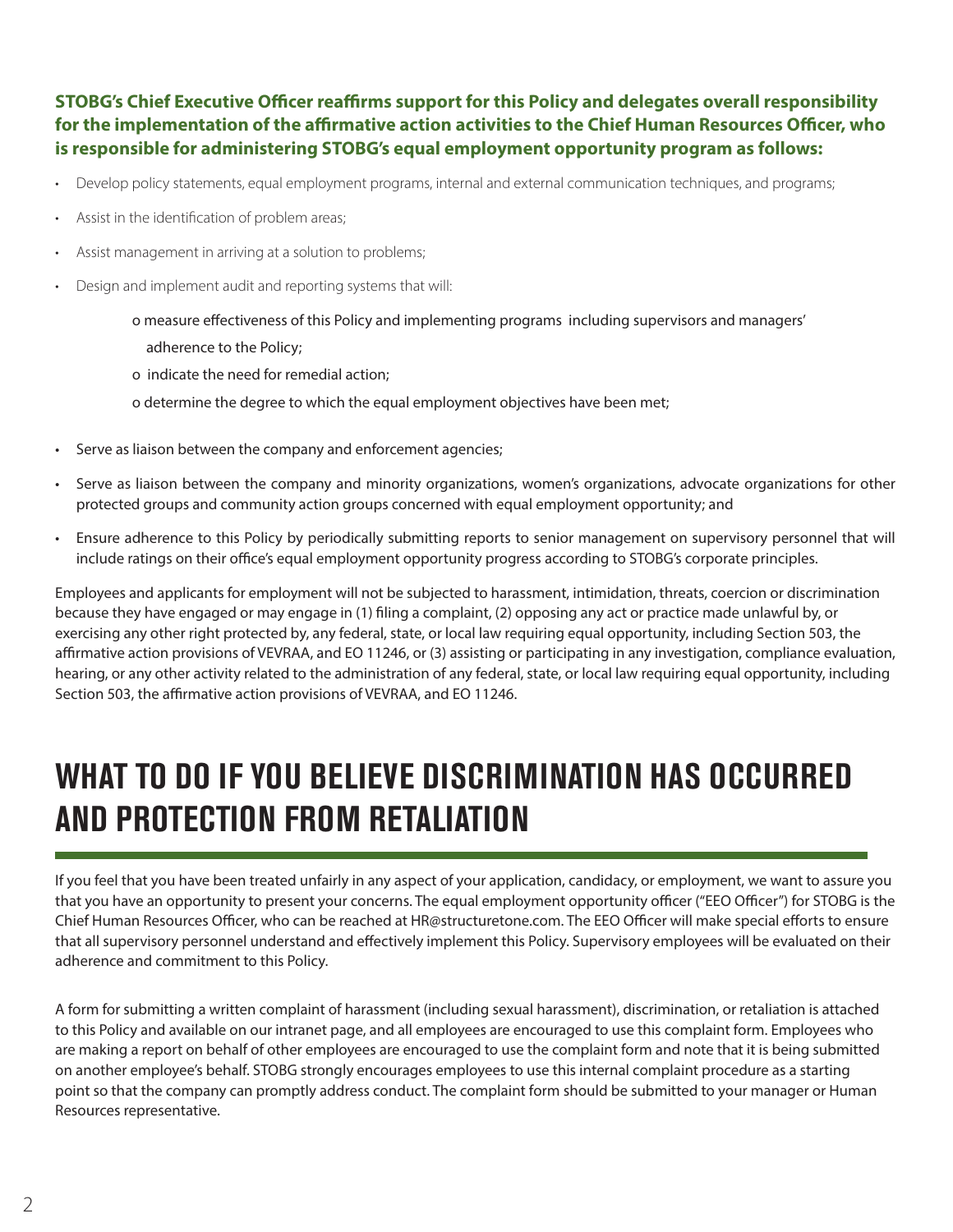Note that filling out our internal complaint form is encouraged but it is not required. You may raise a complaint for harassment, discrimination, or retaliation with any of the following, in addition to your manager and local Human Resources representative:

- your department head or business unit leader
- a member of executive management
- your compliance liaison or the Compliance & Ethics Department
- the Legal Department
- STOBG's 24/7 helpline, which allows for anonymous reporting. You can call the helpline toll-free at 866.593.6479 or visit the online portal a[t structuretone.ethicspoint.com.](https://secure.ethicspoint.com/domain/media/en/gui/28227/index.html)

This Policy does *not* require reporting discrimination, harassment, or retaliation directly to an employee's immediate supervisor or to any individual who is creating the harassment, discrimination, or retaliation.

STOBG will conduct an internal investigation promptly, thoroughly, and impartially, upon receipt of an oral or written complaint. Prompt reporting is encouraged but late reporting will not prevent appropriate remedial action. Reports and interviews will be maintained as confidential as possible, consistent with applicable federal, state, and local law, while still allowing a full investigation of the complaint. In investigating and in imposing any corrective action, the company will attempt to preserve confidentiality to the extent that the needs of the situation permit and as consistent with applicable federal, state, and local law. Nothing in this paragraph, or any other portion of this Policy, is intended to prohibit employees or applicants from consulting an attorney for purposes of soliciting legal advice or from assisting or participating in any investigation, compliance evaluation, hearing, or any other activity related to the administration of any federal, state, or local law.

Retaliation is prohibited against a person who complains of discrimination, cooperates in an investigation, or otherwise opposes discrimination under federal, state, or local laws, or otherwise opposes an unlawful employment practice.

At the conclusion of the investigation and/or within a reasonable time thereafter, STOBG will contact the employee and communicate the company's findings, if appropriate. Any employee, including senior managers or supervisory personnel, participating in or condoning discriminatory practices, may be subject to disciplinary action, up to and including termination of employment.

While members of management are primarily responsible for seeing that STOBG's Equal Employment Opportunity and Affirmative Action Policy is implemented, all staff share in the responsibility for assuring that the Policy is effective and applies uniformly to everyone.

It is the responsibility of each and every employee of STOBG to give our policy of equal employment opportunity real meaning through full support and participation.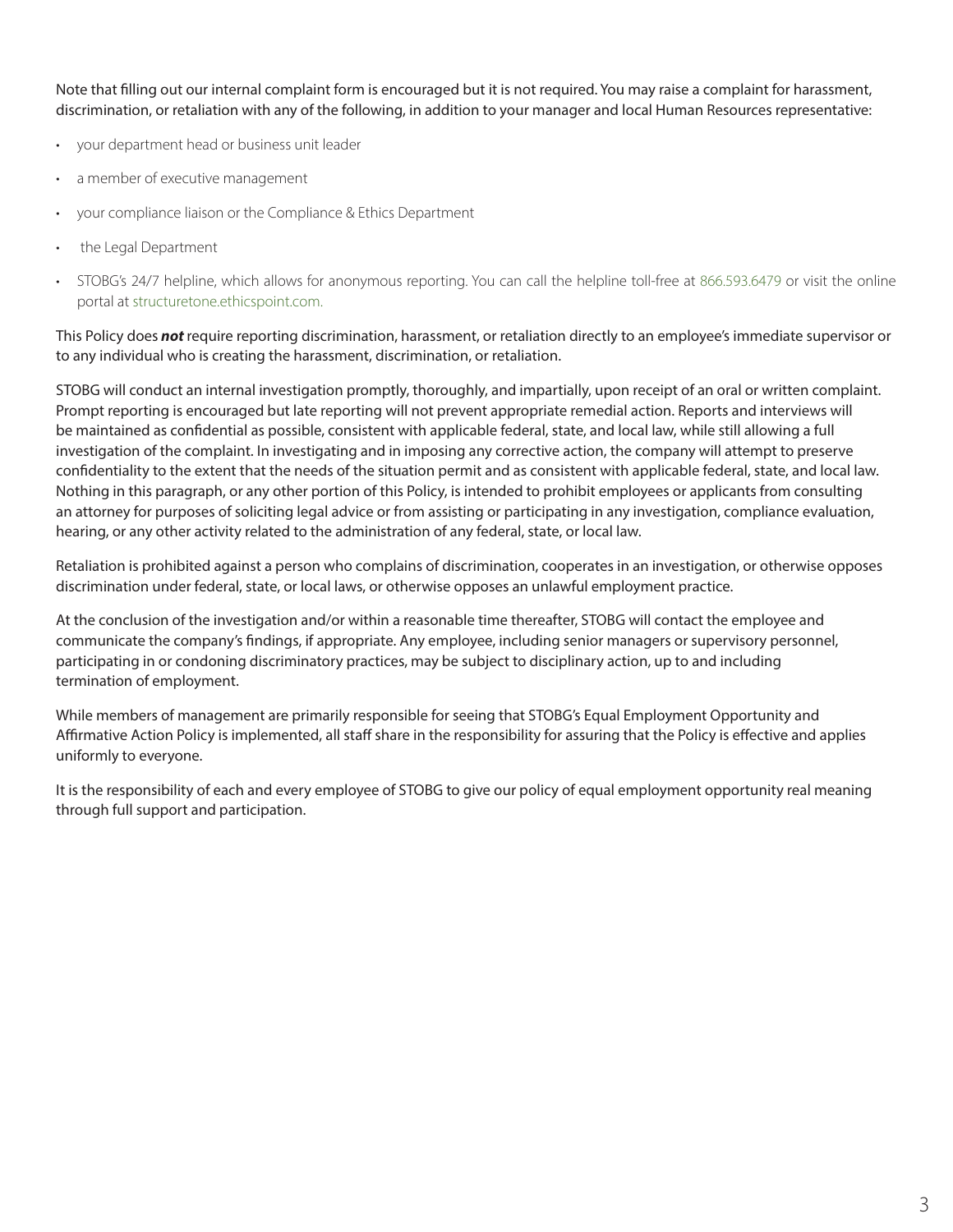# Equal Employment Opportunity is



#### Private Employers, State and Local Governments, Educational Institutions, Employment Agencies and Labor Organizations

Applicants to and employees of most private employers, state and local governments, educational institutions, employment agencies and labor organizations are protected under Federal law from discrimination on the following bases:

#### RACE, COLOR, RELIGION, SEX, NATIONAL ORIGIN

Title VII of the Civil Rights Act of 1964, as amended, protects applicants and employees from discrimination in hiring, promotion, discharge, pay, fringe benefits, job training, classification, referral, and other aspects of employment, on the basis of race, color, religion, sex (including pregnancy), or national origin. Religious discrimination includes failing to reasonably accommodate an employee's religious practices where the accommodation does not impose undue hardship.

#### **DISABILITY**

Title I and Title V of the Americans with Disabilities Act of 1990, as amended, protect qualified individuals from discrimination on the basis of disability in hiring, promotion, discharge, pay, fringe benefits, job training, classification, referral, and other aspects of employment. Disability discrimination includes not making reasonable accommodation to the known physical or mental limitations of an otherwise qualified individual with a disability who is an applicant or employee, barring undue hardship.

#### AGE

The Age Discrimination in Employment Act of 1967, as amended, protects applicants and employees 40 years of age or older from discrimination based on age in hiring, promotion, discharge, pay, fringe benefits, job training, classification, referral, and other aspects of employment.

#### SEX (WAGES)

In addition to sex discrimination prohibited by Title VII of the Civil Rights Act, as amended, the Equal Pay Act of 1963, as amended, prohibits sex discrimination in the payment of wages to women and men performing substantially equal work, in jobs that require equal skill, effort, and responsibility, under similar working conditions, in the same establishment.

#### **GENETICS**

Title II of the Genetic Information Nondiscrimination Act of 2008 protects applicants and employees from discrimination based on genetic information in hiring, promotion, discharge, pay, fringe benefits, job training, classification, referral, and other aspects of employment. GINA also restricts employers' acquisition of genetic information and strictly limits disclosure of genetic information. Genetic information includes information about genetic tests of applicants, employees, or their family members; the manifestation of diseases or disorders in family members (family medical history); and requests for or receipt of genetic services by applicants, employees, or their family members.

#### RETALIATION

All of these Federal laws prohibit covered entities from retaliating against a person who files a charge of discrimination, participates in a discrimination proceeding, or otherwise opposes an unlawful employment practice.

#### WHAT TO DO IF YOU BELIEVE DISCRIMINATION HAS OCCURRED

There are strict time limits for filing charges of employment discrimination. To preserve the ability of EEOC to act on your behalf and to protect your right to file a private lawsuit, should you ultimately need to, you should contact EEOC promptly when discrimination is suspected:

The U.S. Equal Employment Opportunity Commission (EEOC), 1-800-669-4000 (toll-free) or 1-800-669-6820 (toll-free TTY number for individuals with hearing impairments). EEOC field office information is available at www.eeoc.gov or in most telephone directories in the U.S. Government or Federal Government section. Additional information about EEOC, including information about charge filing, is available at www.eeoc.gov.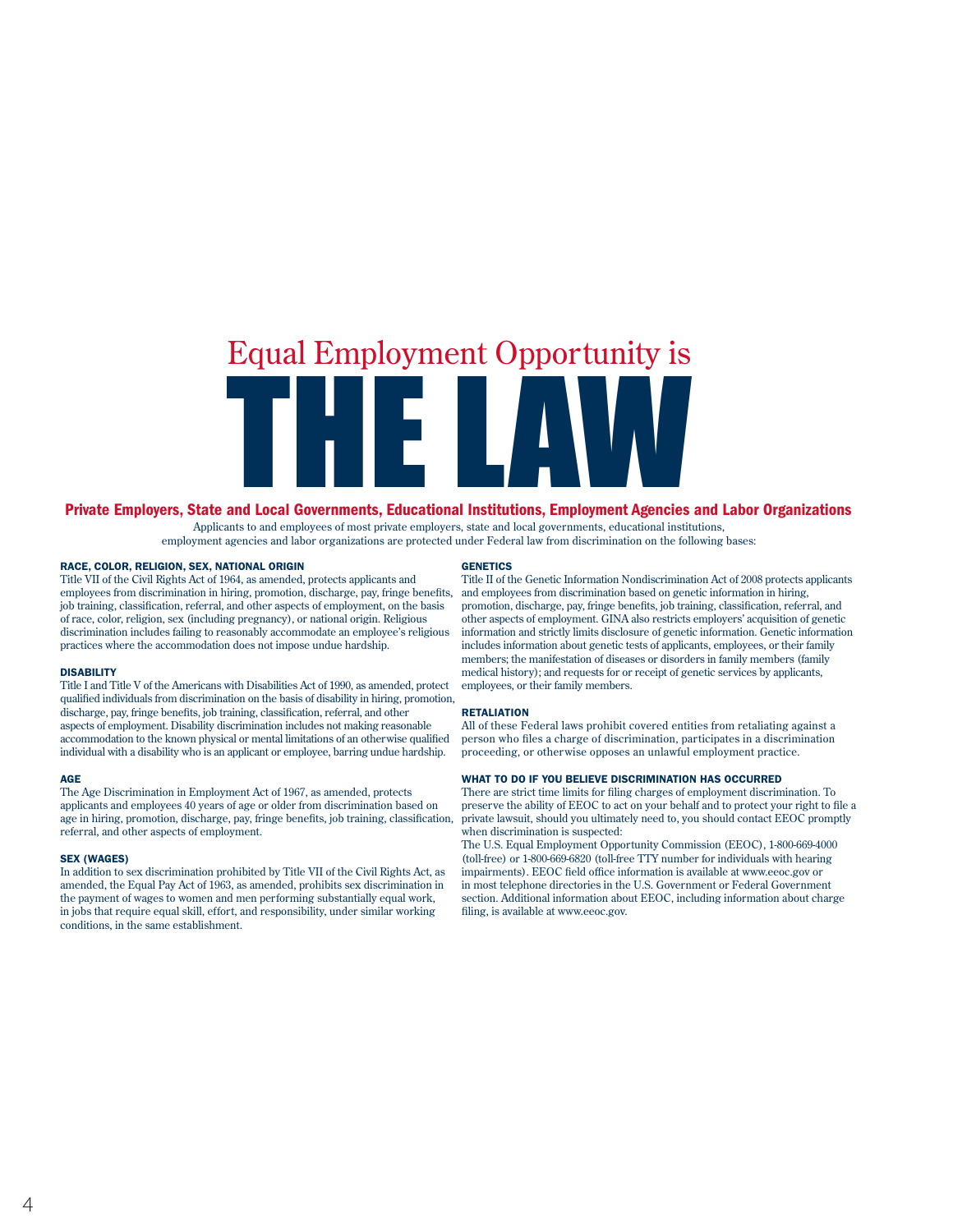#### Employers Holding Federal Contracts or Subcontracts

Applicants to and employees of companies with a Federal government contract or subcontract are protected under Federal law from discrimination on the following bases:

#### RACE, COLOR, RELIGION, SEX, NATIONAL ORIGIN

Executive Order 11246, as amended, prohibits job discrimination on the basis of race, color, religion, sex or national origin, and requires affirmative action to ensure equality of opportunity in all aspects of employment.

#### INDIVIDUALS WITH DISABILITIES

Section 503 of the Rehabilitation Act of 1973, as amended, protects qualified individuals from discrimination on the basis of disability in hiring, promotion, discharge, pay, fringe benefits, job training, classification, referral, and other aspects of employment. Disability discrimination includes not making reasonable accommodation to the known physical or mental limitations of an otherwise qualified individual with a disability who is an applicant or employee, barring undue hardship. Section 503 also requires that Federal contractors take affirmative action to employ and advance in employment qualified individuals with disabilities at all levels of employment, including the executive level.

#### DISABLED, RECENTLY SEPARATED, OTHER PROTECTED, AND ARMED FORCES SERVICE MEDAL VETERANS

The Vietnam Era Veterans' Readjustment Assistance Act of 1974, as amended, 38 U.S.C. 4212, prohibits job discrimination and requires affirmative action to employ and advance in employment disabled veterans, recently separated veterans (within

three years of discharge or release from active duty), other protected veterans (veterans who served during a war or in a campaign or expedition for which a campaign badge has been authorized), and Armed Forces service medal veterans (veterans who, while on active duty, participated in a U.S. military operation for which an Armed Forces service medal was awarded).

#### RETALIATION

Retaliation is prohibited against a person who files a complaint of discrimination, participates in an OFCCP proceeding, or otherwise opposes discrimination under these Federal laws.

Any person who believes a contractor has violated its nondiscrimination or affirmative action obligations under the authorities above should contact immediately:

The Office of Federal Contract Compliance Programs (OFCCP), U.S. Department of Labor, 200 Constitution Avenue, N.W., Washington, D.C. 20210, 1-800-397-6251 (toll-free) or (202) 693-1337 (TTY). OFCCP may also be contacted by e-mail at OFCCP-Public@dol.gov, or by calling an OFCCP regional or district office, listed in most telephone directories under U.S. Government, Department of Labor.

#### Programs or Activities Receiving Federal Financial Assistance

#### RACE, COLOR, NATIONAL ORIGIN, SEX INDIVIDUALS WITH DISABILITIES

discrimination on the basis of race, color or national origin in programs or Federal financial assistance. Discrimination is prohibited in all aspects of activities receiving Federal financial assistance. Employment discrimination employment against persons with disabilities who, with or without reasonable is covered by Title VI if the primary objective of the financial assistance is accommodation, can perform the essential functions of the job. provision of employment, or where employment discrimination causes or may<br>
If you believe you have been discriminated against in a program of any<br>
If you believe you have been discriminated against in a program of any<br>
If Education Amendments of 1972 prohibits employment discrimination on the institution which receives Federal financial<br>has phases of sex in educational programs or activities which receive Federal financial contact the Feder basis of sex in educational programs or activities which receive Federal financial assistance.

*EEOC 9/02 and OFCCP 8/08 Versions Useable With 11/09 Supplement EEOC-P/E-1 (Revised 11/09)* 

In addition to the protections of Title VII of the Civil Rights Act of 1964, as Section 504 of the Rehabilitation Act of 1973, as amended, prohibits employment discrimination on the basis of disability in any program or activity which receives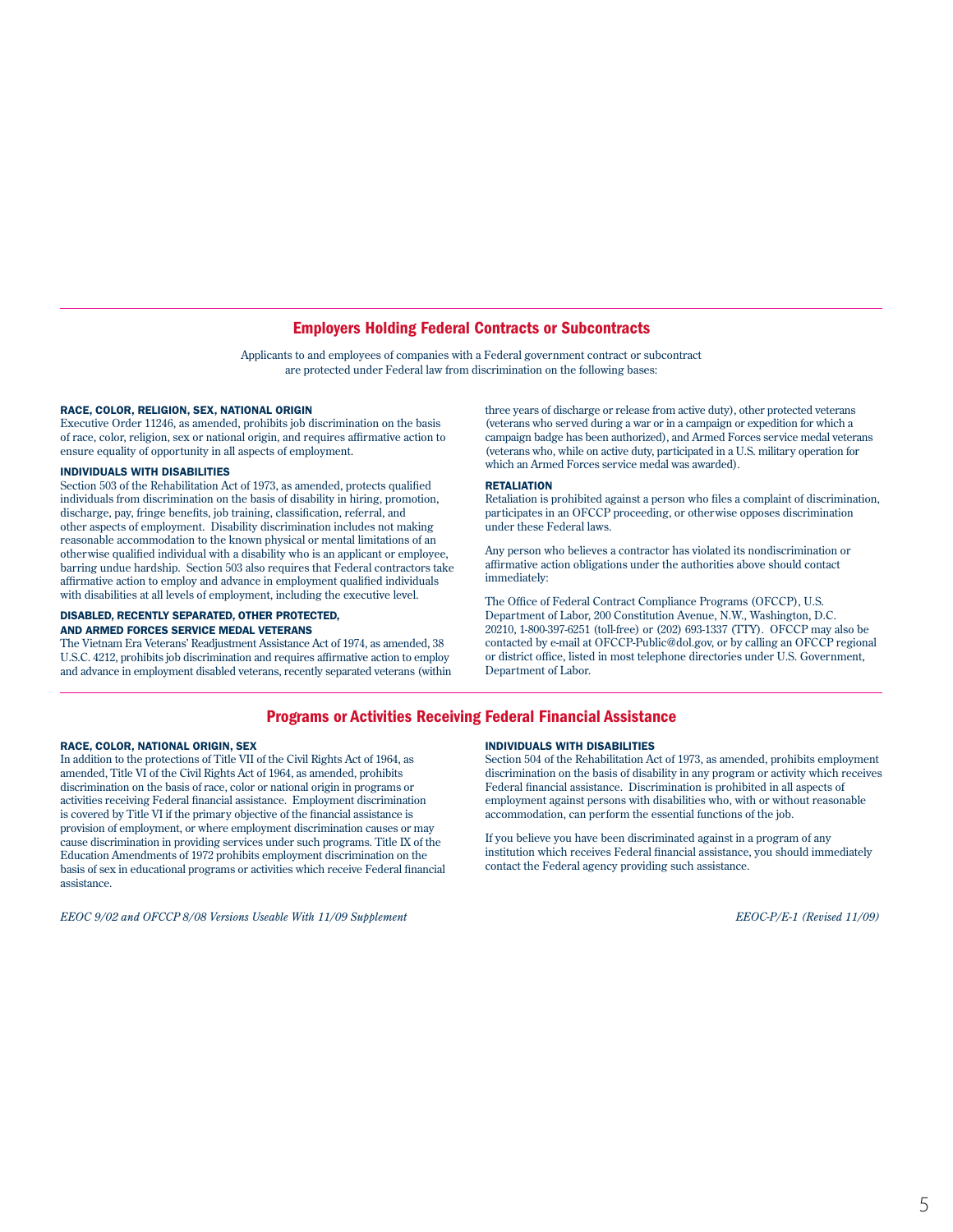# **"EEO is the Law" Poster Supplement**

# **Employers Holding Federal Contracts or Subcontracts Section Revisions**

*The Executive Order 11246 section is revised as follows:* 

## **RACE, COLOR, RELIGION, SEX, SEXUAL ORIENTATION, GENDER IDENTITY, NATIONAL ORIGIN**

Executive Order 11246, as amended, prohibits employment discrimination based on race, color, religion, sex, sexual orientation, gender identity, or national origin, and requires affirmative action to ensure equality of opportunity in all aspects of employment.

### **PAY SECRECY**

Executive Order 11246, as amended, protects applicants and employees from discrimination based on inquiring about, disclosing, or discussing their compensation or the compensation of other applicants or employees.

*The Individuals with Disabilities section is revised as follows:* 

### **INDIVIDUALS WITH DISABILITIES**

Section 503 of the Rehabilitation Act of 1973, as amended, protects qualified individuals with disabilities from discrimination in hiring, promotion, discharge, pay, fringe benefits, job training, classification, referral, and other aspects of employment. Disability discrimination includes not making reasonable accommodation to the known physical or mental limitations of an otherwise qualified individual with a disability who is an applicant or employee, barring undue hardship to the employer. Section 503 also requires that Federal contractors take affirmative action to employ and advance in employment qualified individuals with disabilities at all levels of employment, including the executive level.

*The Vietnam Era, Special Disabled Veterans section is revised as follows:* 

### **PROTECTED VETERANS**

The Vietnam Era Veterans' Readjustment Assistance Act of 1974, as amended, 38 U.S.C. 4212, prohibits employment discrimination against, and requires affirmative action to recruit, employ, and advance in employment, disabled veterans, recently separated veterans (i.e., within three years of discharge or release from active duty), active duty wartime or campaign badge veterans, or Armed Forces service medal veterans.

## *Mandatory Supplement to EEOC P/E-1(Revised 11/09) "EEO is the Law" Poster.*

If you believe that you have experienced discrimination contact OFCCP: 1-800-397-6251 | TTY 1-877-889-5627 | www.dol.gov.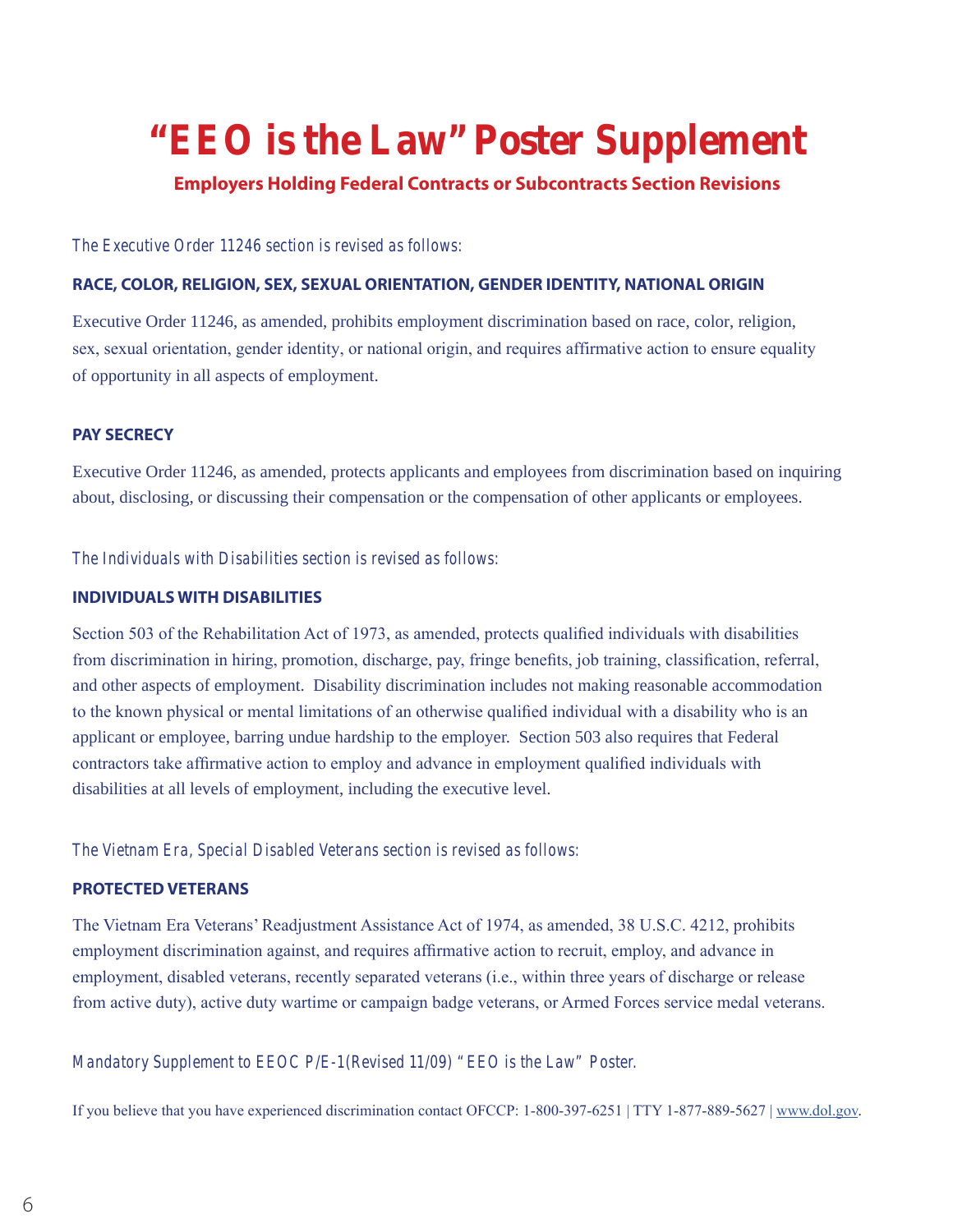

# **PAY TRANSPARENCY NONDISCRIMINATION PROVISION**

The contractor will not discharge or in any other manner discriminate against employees or applicants because they have inquired about, discussed, or disclosed their own pay or the pay of another employee or applicant. However, employees who have access to the compensation information of other employees or applicants as a part of their essential job functions cannot disclose the pay of other employees or applicants to individuals who do not otherwise have access to compensation information, unless the disclosure is (a) in response to a formal complaint or charge, (b) in furtherance of an investigation, proceeding, hearing, or action, including an investigation conducted by the employer, or (c) consistent with the contractor's legal duty to furnish information. 41 CFR 60-1.35(c)

> If you believe that you have experienced discrimination contact OFCCP 1.800.397.6251 | TTY 1.877.889.5627 | www.dol.gov/ofccp

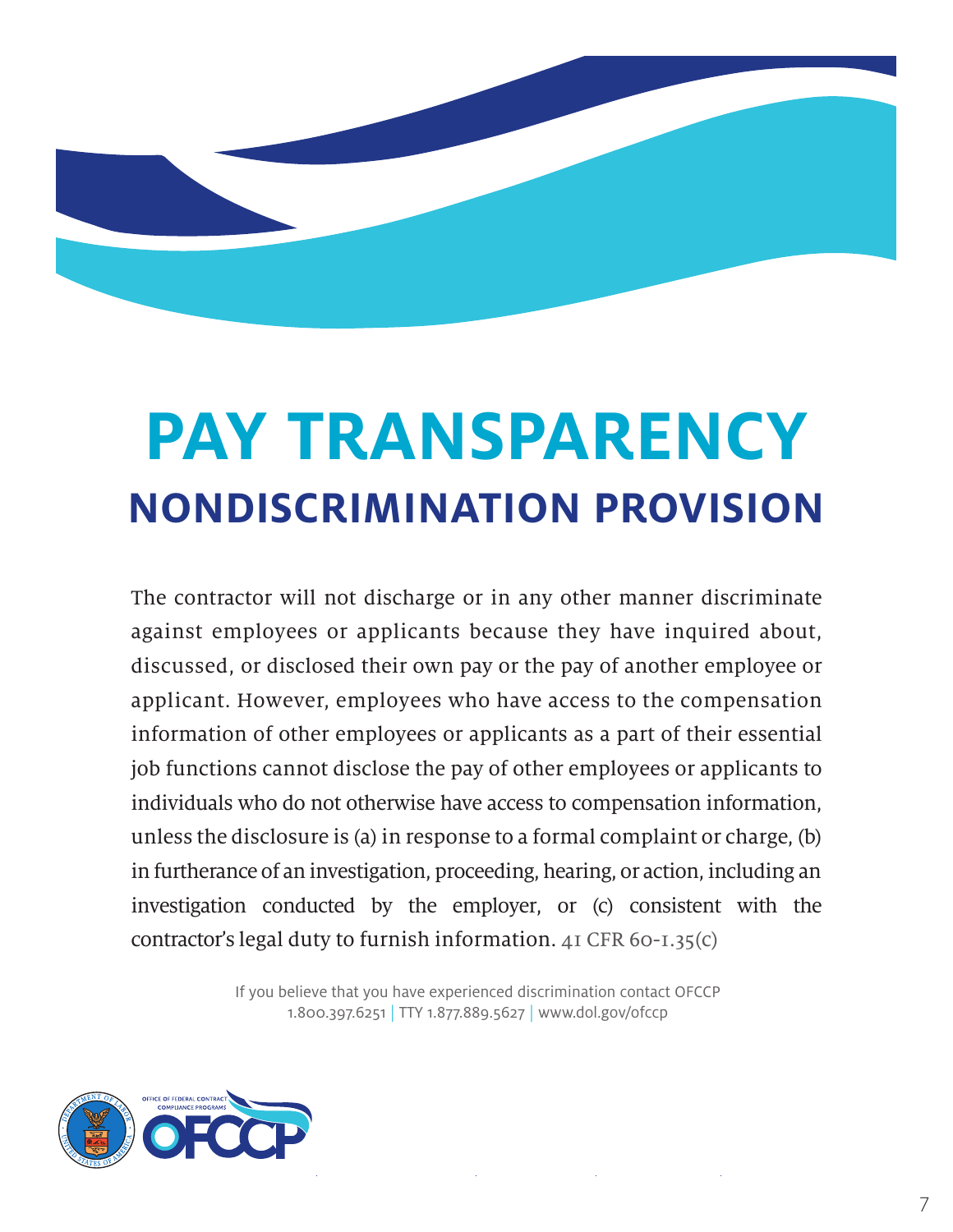# **COMPLAINT FORM FOR REPORTING HARASSMENT (INCLUDING SEXUAL HARASSMENT), DISCRIMINATION, OR RETALIATION**

If you believe that you have been subjected to harassment (including sexual harassment), discrimination, or retaliation, or have witnessed or become aware of such conduct, you are encouraged to complete this form and submit it to your manager, supervisor, or local Human Resources representative. If you are more comfortable reporting verbally or in another manner, your employer should complete this form and provide you with a copy. Any forms submitted to a manager or supervisor will be promptly provided to Human Resources.

Any report of harassment (including sexual harassment), discrimination, or retaliation, whether reported in writing or verbally, will be promptly, thoroughly, and impartially investigated. You will not be retaliated against for filing a complaint in good faith.

| <b>Complainant Information</b>                                                                               |         | Date: $\frac{1}{\sqrt{2}}$ |  |  |  |
|--------------------------------------------------------------------------------------------------------------|---------|----------------------------|--|--|--|
|                                                                                                              |         |                            |  |  |  |
|                                                                                                              |         |                            |  |  |  |
|                                                                                                              |         |                            |  |  |  |
| Select Preferred Communication Method: $\Box$ Email $\Box$ Phone $\Box$ In person                            |         |                            |  |  |  |
| <b>Supervisory Information</b>                                                                               |         |                            |  |  |  |
|                                                                                                              |         |                            |  |  |  |
|                                                                                                              |         |                            |  |  |  |
|                                                                                                              |         |                            |  |  |  |
|                                                                                                              |         |                            |  |  |  |
| <b>Complainant Information</b>                                                                               |         |                            |  |  |  |
| 1. Your complaint of harassment (including sexual harassment), discrimination, or retaliation is made about: |         |                            |  |  |  |
|                                                                                                              |         |                            |  |  |  |
|                                                                                                              |         |                            |  |  |  |
|                                                                                                              |         |                            |  |  |  |
| Relationship to you: $\square$ Supervisor $\square$ Subordinate $\square$ Co-Worker                          | □ Other |                            |  |  |  |

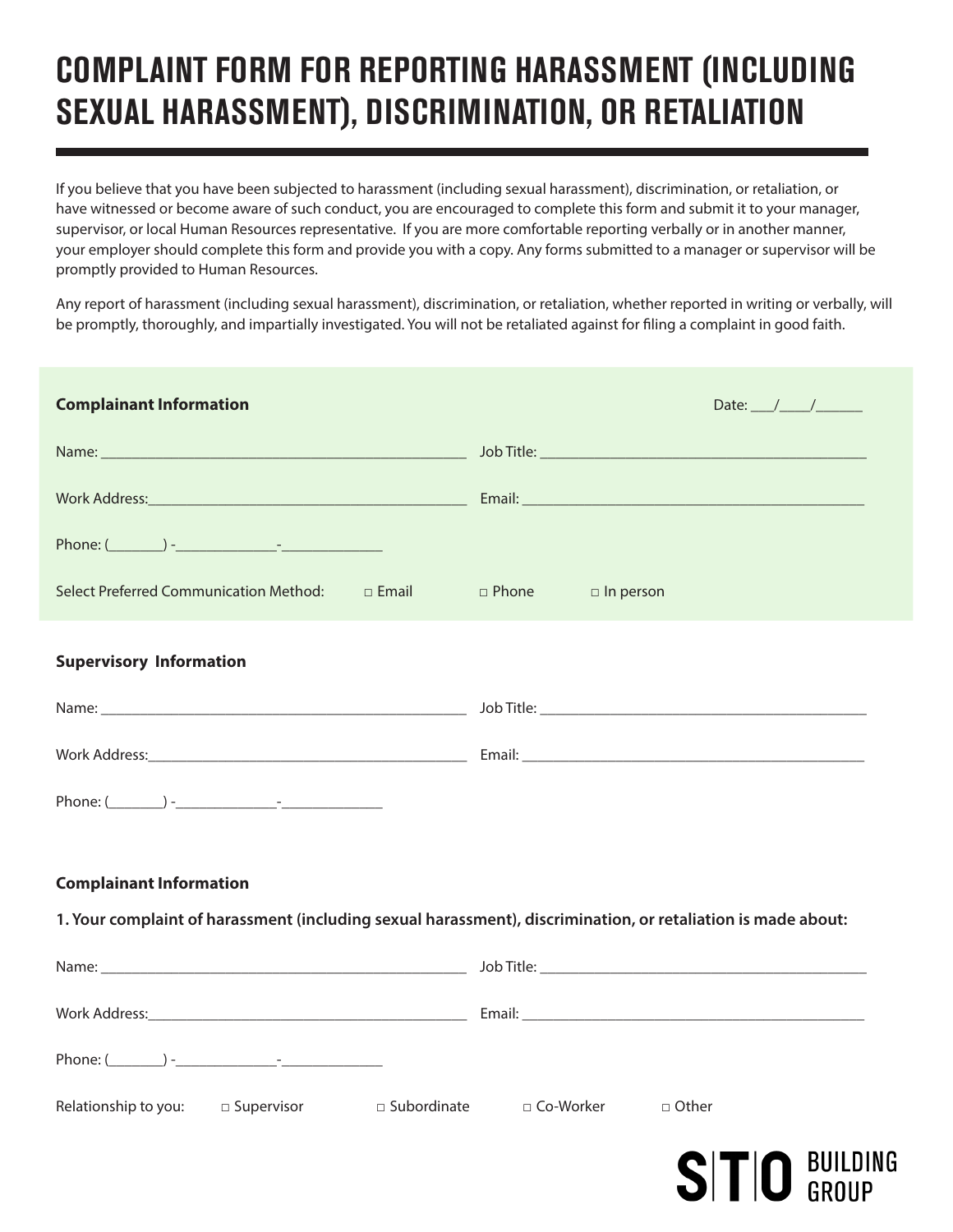2. Please describe what happened and how it is affecting you and your work. Please use additional sheets of paper if necessary and attach any relevant documents or evidence.

3. Date(s) harassment, discrimination, and/or retaliation occurred:

Is the conduct continuing? □ Yes □ No

4. Please list the name and contact information of any witnesses or individuals who may have information related to your complaint:

### *The last question is optional, but may help the investigation.*

5. Have you previously complained or provided information (verbal or written) about related incidents? If yes, when and to whom did you complain or provide information?

| $\overline{\phantom{a}}$<br>. . |  |  |
|---------------------------------|--|--|
|                                 |  |  |

*Adoption of this form does not constitute a conclusive defense to charges of unlawful discrimination or harassment. Each claim will be determined in accordance with existing legal standards, with due consideration of the particular facts and circumstances of the claim, including but not limited to the existence of an effective non-discrimination/anti-harassment policy and procedure.*

# **SITIO BUILDING**